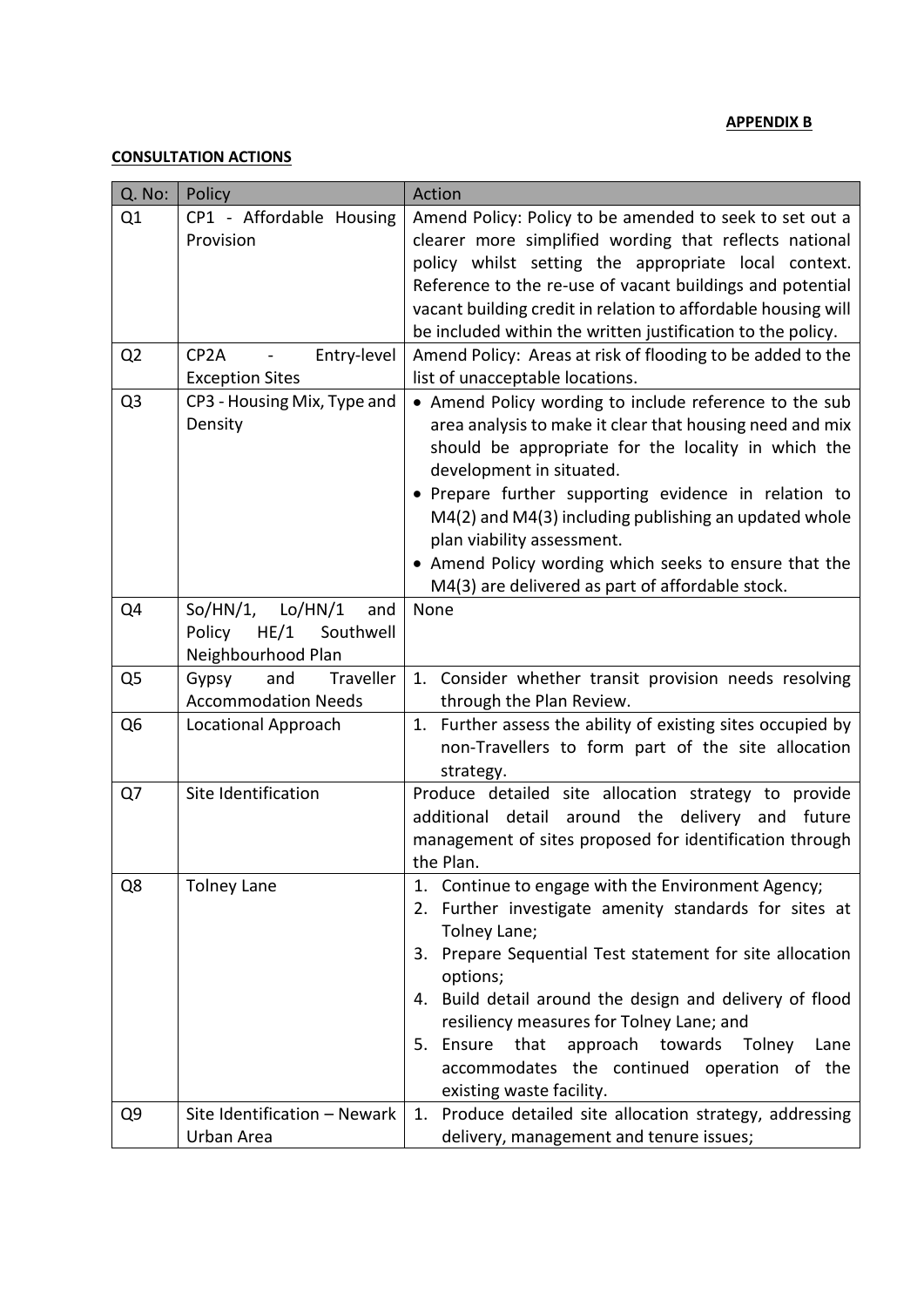|     |                                                                                                  | 2. Belvoir Ironworks - further investigate ground<br>contamination and issue of impact on the amenity of<br>adjoining cottages;<br>3. Belvoir Ironworks - follow up Urban & Civics access<br>and highways comments with the Highways Authority;<br>4. Maltkiln Lane - investigate existing waste use and<br>opportunities to remove permitted waste use as part<br>of sites development;<br>5. Maltkiln Lane - consider issues around unadopted<br>highway and what local highway improvements would<br>be necessary;<br>6. Maltkiln Lane - investigate ability to provide<br>acceptable level of amenity for occupants;<br>7. Land to the North of Winthorpe Road $-$ complete<br>additional review of the Open Break designation; |
|-----|--------------------------------------------------------------------------------------------------|-------------------------------------------------------------------------------------------------------------------------------------------------------------------------------------------------------------------------------------------------------------------------------------------------------------------------------------------------------------------------------------------------------------------------------------------------------------------------------------------------------------------------------------------------------------------------------------------------------------------------------------------------------------------------------------------------------------------------------------|
|     |                                                                                                  | 8. Address site specific recommendations of the<br>Environment Agency and Nottinghamshire Wildlife<br>Trust for those sites taken forward                                                                                                                                                                                                                                                                                                                                                                                                                                                                                                                                                                                           |
| Q10 | Site Identification - West of<br>the District                                                    | 1. Produce detailed site allocation strategy, addressing<br>delivery, management and tenure issues;<br>2. Allesford Lane - assess ability of site to accommodate<br>additional pitch - particularly with respect to safety<br>and amenity considerations;<br>3. Assess whether there are implications from the<br>Minerals Local Plan and Waste Core Strategy for sites<br>taken forward to allocation.<br>4. Address site specific recommendations of the<br>Environment Agency for those sites taken forward.                                                                                                                                                                                                                     |
| Q11 | Site Identification - Rest of<br>the District                                                    | None                                                                                                                                                                                                                                                                                                                                                                                                                                                                                                                                                                                                                                                                                                                                |
| Q12 | Meeting the Needs of None<br>Undetermined<br>and<br>Non-<br>Definition<br>Planning<br>Households |                                                                                                                                                                                                                                                                                                                                                                                                                                                                                                                                                                                                                                                                                                                                     |
| Q13 | DM2 - Development<br>of<br><b>Allocated Sites</b>                                                | None                                                                                                                                                                                                                                                                                                                                                                                                                                                                                                                                                                                                                                                                                                                                |
| Q14 | Policy DM3 - Developer<br>Contributions and Planning<br>Obligations                              | Amendments proposed to the wording of Policy DM3:<br>Identified infrastructure needs will be met through a<br>combination of Community Infrastructure Levy, planning<br>conditions and obligations, developer contributions and,<br>where appropriate, funding assistance from the Council.<br>Delivery of the planned growth set out in the Amended<br>requires provision<br>of<br>Core<br>Strategy<br>appropriate<br>infrastructure to ensure the development of sustainable<br>communities. Development that does not adequately<br>address its impact through provision of appropriate                                                                                                                                          |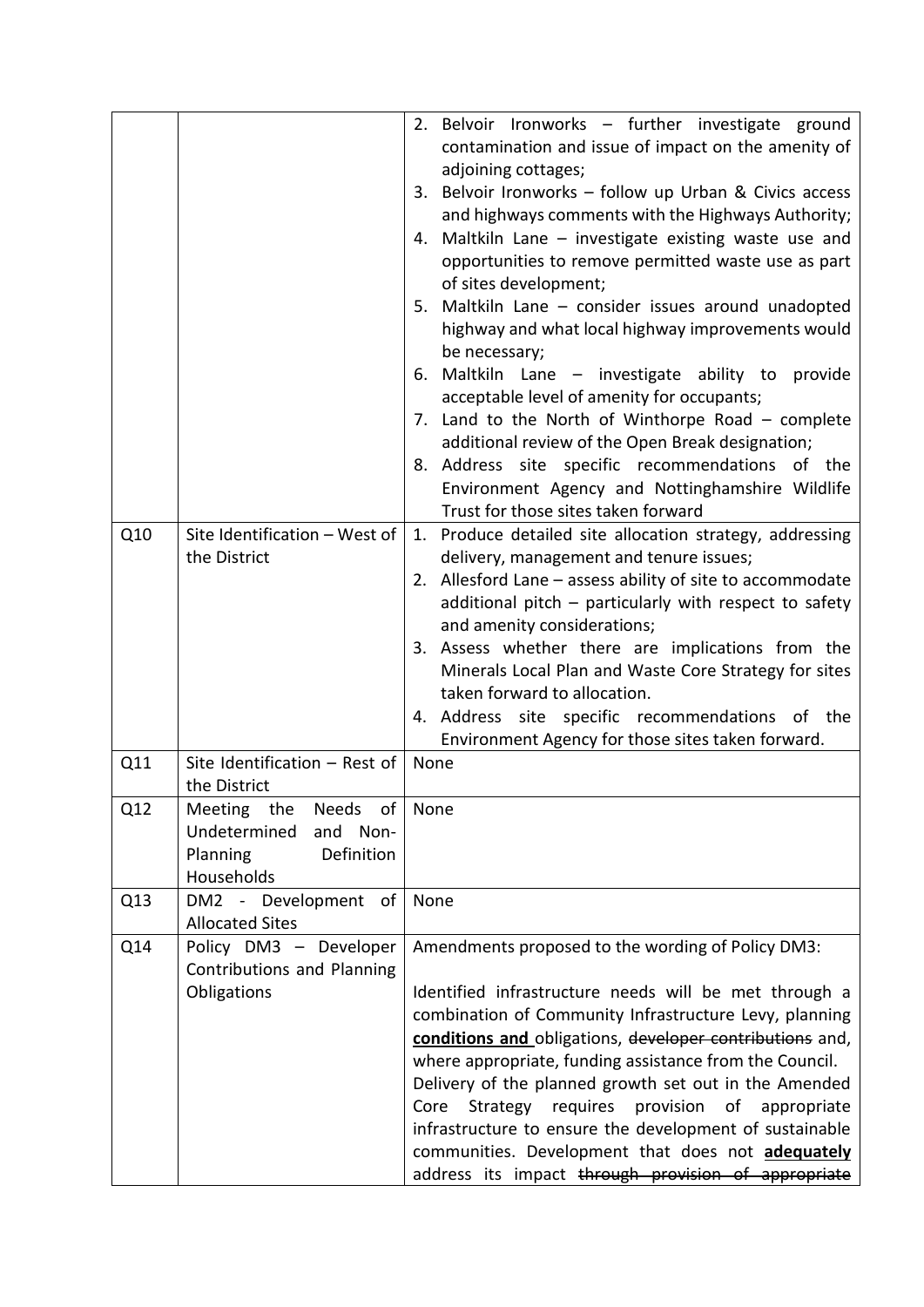|                 |                                                      | contributions will not be regarded as sustainable                                                           |
|-----------------|------------------------------------------------------|-------------------------------------------------------------------------------------------------------------|
| Q15             | DM4 - Renewable and Low                              | development.<br>Amend the policy criterion to read "in areas set away from                                  |
|                 | <b>Carbon Energy Generation</b>                      | sensitive receptors and identified as suitable for wind                                                     |
|                 |                                                      | energy development in the Development Plan;".                                                               |
| Q16             | DM5A&B-Design                                        | 1. Amend policy to reflect Severn Trent's comments on                                                       |
|                 |                                                      | SuDs and drainage hierarchy.                                                                                |
|                 |                                                      | 2. Amend policy to reflect Environment Agency comments                                                      |
|                 |                                                      | on reducing flood risk and run off.                                                                         |
|                 |                                                      | 3. Add a section on health and wellbeing to DM5B.<br>4. Clarify text on providing evidence from the outset. |
|                 |                                                      | 5. Link DM5 to DM7 in respect of biodiversity net gain.                                                     |
|                 |                                                      | 6. Include HLC in supporting text as a reference to good                                                    |
|                 |                                                      | technical tools for landscape analysis.                                                                     |
| Q17             | DM5c - Sequential Test                               | None                                                                                                        |
| Q18             | DM5(d) - Water Efficiency                            | The policy wording developed by Severn Trent Water will                                                     |
|                 | <b>Measures in New Dwellings</b>                     | inform the drafting of the final policy.                                                                    |
|                 |                                                      | An update to the Whole Plan Viability Assessment taking                                                     |
|                 |                                                      | into account these proposals will be published.                                                             |
| Q19             | DM7 - Biodiversity<br>and                            | Amend the policy to reflect more closely the current<br>$\bullet$                                           |
|                 | Green Infrastructure                                 | NPPF wording in relation to ancient and veteran trees<br>and ancient woodland.                              |
|                 |                                                      | Proposed to include within the supporting text a<br>٠                                                       |
|                 |                                                      | definition of Green Infrastructure which includes blue                                                      |
|                 |                                                      | infrastructure.                                                                                             |
|                 |                                                      | Amend the policy to reflect the Environment Act                                                             |
|                 |                                                      | gained royal assent on the 9 <sup>th</sup> November 2021                                                    |
|                 |                                                      | including reference to transitional arrangements.                                                           |
|                 |                                                      | An updated Whole Plan Viability Assessment will be                                                          |
|                 |                                                      | published                                                                                                   |
|                 |                                                      | Amend the policy to provide clarity on development<br>proposals in relation to Sites of Special Scientific  |
|                 |                                                      | interest.                                                                                                   |
|                 |                                                      | Amend the policy to clearly set out the importance of<br>٠                                                  |
|                 |                                                      | Local Wildlife Sites.                                                                                       |
| Q <sub>20</sub> | DM8 - Open Countryside                               | 1. Additional text will be added to DM8 to address Gypsy                                                    |
|                 |                                                      | and Travellers sites in the countryside.                                                                    |
|                 |                                                      | 2. Include additional text to outline the requirement for                                                   |
|                 |                                                      | a pre-determination protected species survey.                                                               |
|                 |                                                      | 3. Proposed amendment criterion 5 including the words<br>'redundant' and 'disused' will not be made.        |
| Q <sub>21</sub> | DM <sub>9</sub><br>Historic                          | None                                                                                                        |
|                 | Environment                                          |                                                                                                             |
| Q <sub>22</sub> | <b>DM10</b><br>Pollution<br>and<br>$\qquad \qquad -$ | Amend the policy wording to reflect watercourse and                                                         |
|                 | <b>Hazardous Materials</b>                           | water quality pollution.                                                                                    |
| Q <sub>23</sub> | DM11 - Town Centre Uses                              | None                                                                                                        |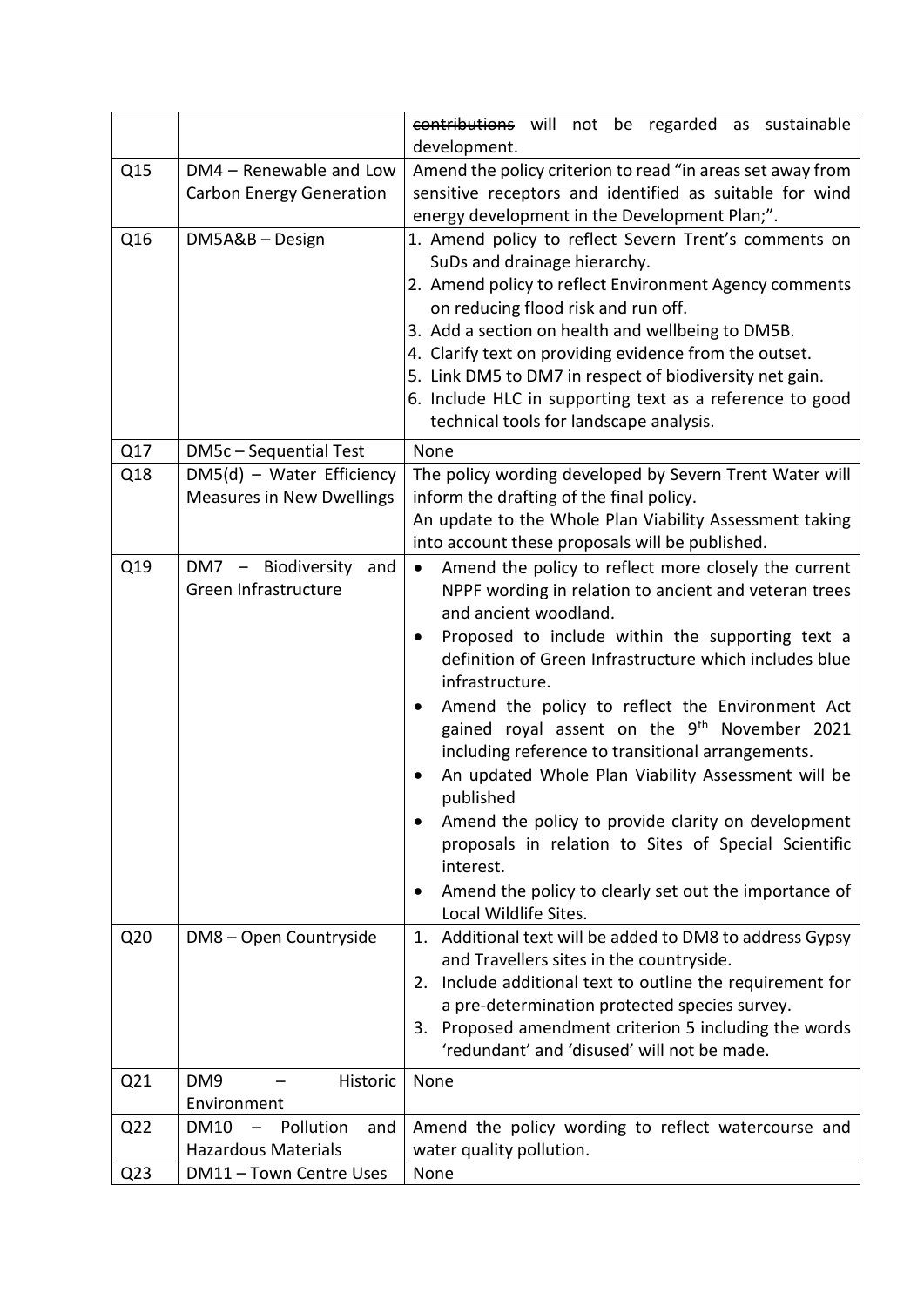| Q24             | Employment<br>Designated<br>Area                          | None                                                                                                  |
|-----------------|-----------------------------------------------------------|-------------------------------------------------------------------------------------------------------|
| Q <sub>25</sub> | NUA/Ho/1<br>Land<br>$\overline{\phantom{m}}$<br>at        | None                                                                                                  |
|                 | Alexander<br>Avenue<br>and                                |                                                                                                       |
|                 | Stephen Road, Newark                                      |                                                                                                       |
| Q26             | $NUA/Ho/2$ – Land South of                                | None                                                                                                  |
|                 | Quibell's Lane, Newark                                    |                                                                                                       |
| Q27             | NUA/Ho/3 - Lincoln Road,                                  | None                                                                                                  |
|                 | Newark                                                    |                                                                                                       |
| Q28             | NUA/Ho/5<br>of<br>– North                                 | NUA/Ho/5 to retain allocated status;                                                                  |
|                 | Beacon Hill Road, Newark                                  | Add criterion to state "proposals will need to demonstrate                                            |
|                 |                                                           | the mineral resource is not needlessly sterilised and where                                           |
|                 |                                                           | this cannot be demonstrated, prior extraction may be<br>sought where practical"                       |
| Q29             | NUA/Ho/7<br>-Bowbridge                                    | Add text to the justification to make it clear that the                                               |
|                 | Road Policy Area, Newark                                  | applicant for any future development will be required to                                              |
|                 |                                                           | provide suitable mitigation of any adverse impacts from                                               |
|                 |                                                           | the neighbouring use                                                                                  |
| Q30             | NUA/Ho/8<br>Land<br>at                                    | Add text to the justification to make it clear that the                                               |
|                 | Bowbridge Road, Newark                                    | applicant for any future development will be required to                                              |
|                 |                                                           | provide suitable mitigation of any adverse impacts from                                               |
|                 |                                                           | the neighbouring use.                                                                                 |
| Q <sub>31</sub> | NUA/Ho/10 - Land north of                                 | Add criterion to state "proposals will need to demonstrate                                            |
|                 | Lowfield Lane, Balderton                                  | the mineral resource is not needlessly sterilised and where                                           |
|                 |                                                           | this cannot be demonstrated, prior extraction may be                                                  |
|                 |                                                           | sought where practical".                                                                              |
| Q <sub>32</sub> | NUA/MU/2<br>- Land<br>at<br><b>Brownhills Motor Homes</b> | None                                                                                                  |
| Q <sub>33</sub> | NUA/MU/3 - NSK, Newark                                    | None                                                                                                  |
| Q34             | $NUA/E/3$ – Land off Telford                              | None                                                                                                  |
|                 | <b>Drive</b>                                              |                                                                                                       |
| Q <sub>35</sub> | $So/MU/1 - Land$ at Former                                | None                                                                                                  |
|                 | Minster School, Southwell                                 |                                                                                                       |
| Q36             | So/Ho/7 - Southwell Depot,                                | criterion seeking "The investigation of<br>Amend the                                                  |
|                 | Southwell                                                 | potential archaeology on the site and any necessary post                                              |
|                 |                                                           | determination mitigation measures secured by condition                                                |
|                 |                                                           | on any planning consent" to read "Pre-determination                                                   |
|                 |                                                           | archaeological evaluation submitted as part of any                                                    |
|                 |                                                           | planning application and post determination mitigation                                                |
|                 |                                                           | measures secured by condition on any planning consent                                                 |
|                 |                                                           | are likely to be required."                                                                           |
| Q <sub>37</sub> | $So/E/2$ – Land East of Crew                              | Amend the criterion seeking "The investigation of<br>$\bullet$                                        |
|                 | Lane                                                      | potential archaeology on the site and any necessary                                                   |
|                 |                                                           | post determination mitigation measures secured by<br>condition on any planning consent" to read "Pre- |
|                 |                                                           | determination archaeological evaluation submitted as                                                  |
|                 |                                                           | planning application<br>οf<br>part<br>any<br>and<br>post                                              |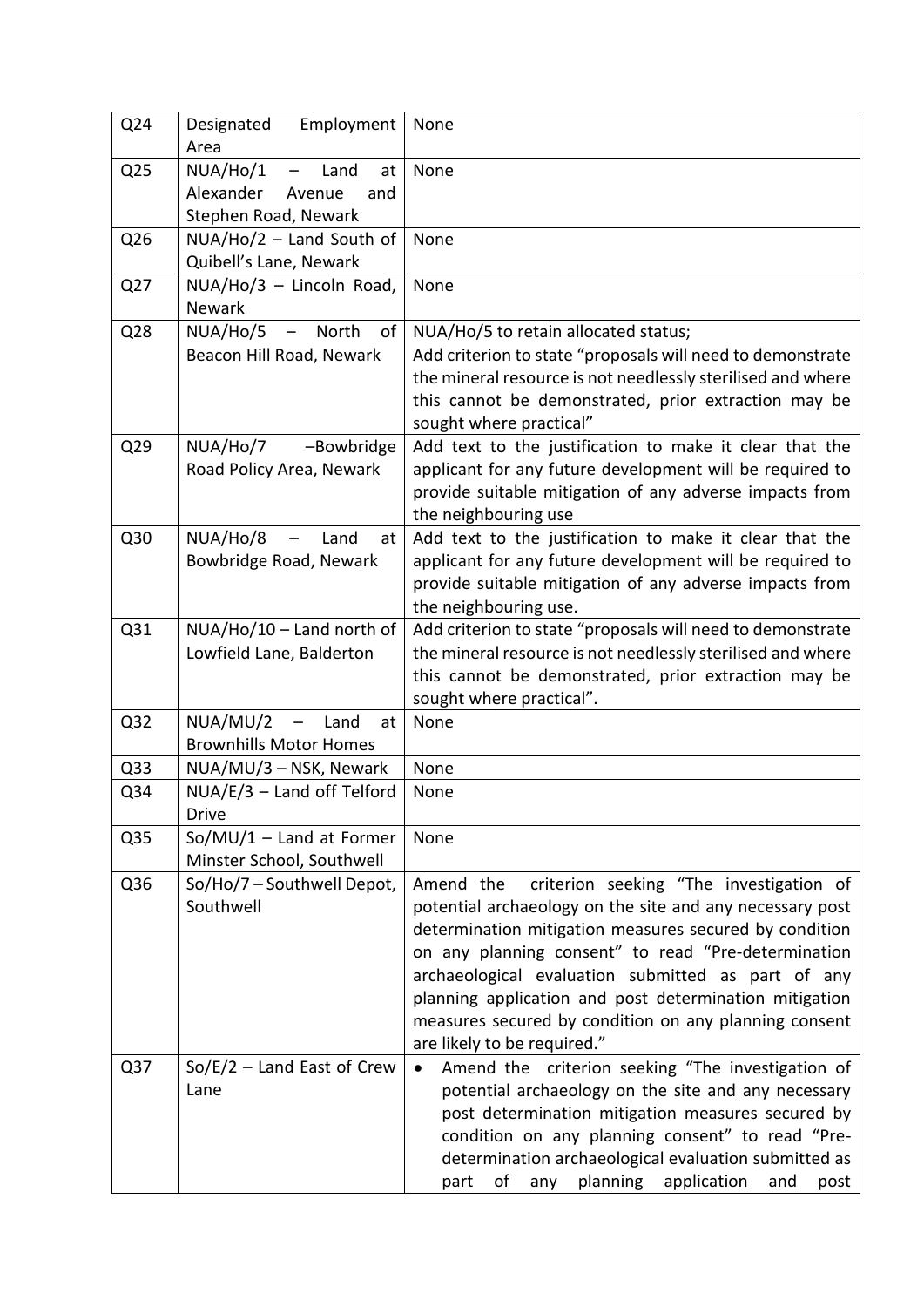|     |                                                    | determination mitigation measures secured<br>by                                                                                                                                                                                                                                                                               |
|-----|----------------------------------------------------|-------------------------------------------------------------------------------------------------------------------------------------------------------------------------------------------------------------------------------------------------------------------------------------------------------------------------------|
|     |                                                    | condition on any planning consent are likely to be<br>required."                                                                                                                                                                                                                                                              |
|     |                                                    | A policy for the reserved land will be included within                                                                                                                                                                                                                                                                        |
|     |                                                    | the next stage of the Plan Review to set out its                                                                                                                                                                                                                                                                              |
|     |                                                    | reserved status and that the land should not come                                                                                                                                                                                                                                                                             |
|     |                                                    | forward without prior allocation in a Development                                                                                                                                                                                                                                                                             |
|     |                                                    | Plan.                                                                                                                                                                                                                                                                                                                         |
| Q38 | $So/E/3$ – Land South of<br>Crew Lane              | Amend the criterion seeking "The investigation of<br>$\bullet$<br>potential archaeology on the site and any necessary<br>post determination mitigation measures secured by<br>condition on any planning consent" to read "Pre-<br>determination archaeological evaluation submitted as<br>planning application<br>and<br>post |
|     |                                                    | part of<br>any<br>determination<br>mitigation measures secured<br>by<br>condition on any planning consent are likely to be                                                                                                                                                                                                    |
|     |                                                    | required."<br>A policy for the reserved land will be included within                                                                                                                                                                                                                                                          |
|     |                                                    | the next stage of the Plan Review to set out its                                                                                                                                                                                                                                                                              |
|     |                                                    | reserved status and that the land should not come                                                                                                                                                                                                                                                                             |
|     |                                                    | forward without prior allocation in a Development                                                                                                                                                                                                                                                                             |
|     |                                                    | Plan.                                                                                                                                                                                                                                                                                                                         |
| Q39 | North<br>of<br>Bi/Ho/1<br>$\overline{\phantom{m}}$ | None                                                                                                                                                                                                                                                                                                                          |
|     | Kirklington Road, Bilsthorpe                       |                                                                                                                                                                                                                                                                                                                               |
| Q40 | Bi/Ho/2<br>- Wycar<br>Leys,                        | Add criterion to state "proposals will need to demonstrate                                                                                                                                                                                                                                                                    |
|     | Bilsthorpe                                         | the mineral resource is not needlessly sterilised and where                                                                                                                                                                                                                                                                   |
|     |                                                    | this cannot be demonstrated, prior extraction may be<br>sought where practical".                                                                                                                                                                                                                                              |
| Q41 | BI/Ho/3<br><b>New</b><br>Lane,                     | None                                                                                                                                                                                                                                                                                                                          |
|     | Blidworth                                          |                                                                                                                                                                                                                                                                                                                               |
| Q42 | $BI/Ho/4$ - Dale<br>Lane                           | None                                                                                                                                                                                                                                                                                                                          |
|     | Allotments, Blidworth                              |                                                                                                                                                                                                                                                                                                                               |
| Q43 | $BI/E/1 - Land$ on Blidworth                       | None                                                                                                                                                                                                                                                                                                                          |
|     | <b>Industrial Park</b>                             |                                                                                                                                                                                                                                                                                                                               |
| Q44 | <b>Opportunity Sites</b>                           | Boundaries of the YMCA Sports Village<br>and the<br>Opportunity site will be checked and amended as<br>necessary.                                                                                                                                                                                                             |
| Q45 | Newark Urban Area - Open<br><b>Breaks</b>          | Carry out a review of the impact from the emerging A46<br>proposals on the Newark - Winthorpe Open Break, and<br>address the detailed methodological comments raised by<br>respondent 095.                                                                                                                                    |
| Q46 | NA/MOA Newark<br>Policy                            | None                                                                                                                                                                                                                                                                                                                          |
|     | Urban Area - Main Open                             |                                                                                                                                                                                                                                                                                                                               |
|     | Areas                                              |                                                                                                                                                                                                                                                                                                                               |
| Q47 | NUA/TC/1                                           | None                                                                                                                                                                                                                                                                                                                          |
| Q48 | SO/DC/1                                            | None                                                                                                                                                                                                                                                                                                                          |
| Q49 | OB/DC/1 & OB/LC/1                                  | None                                                                                                                                                                                                                                                                                                                          |